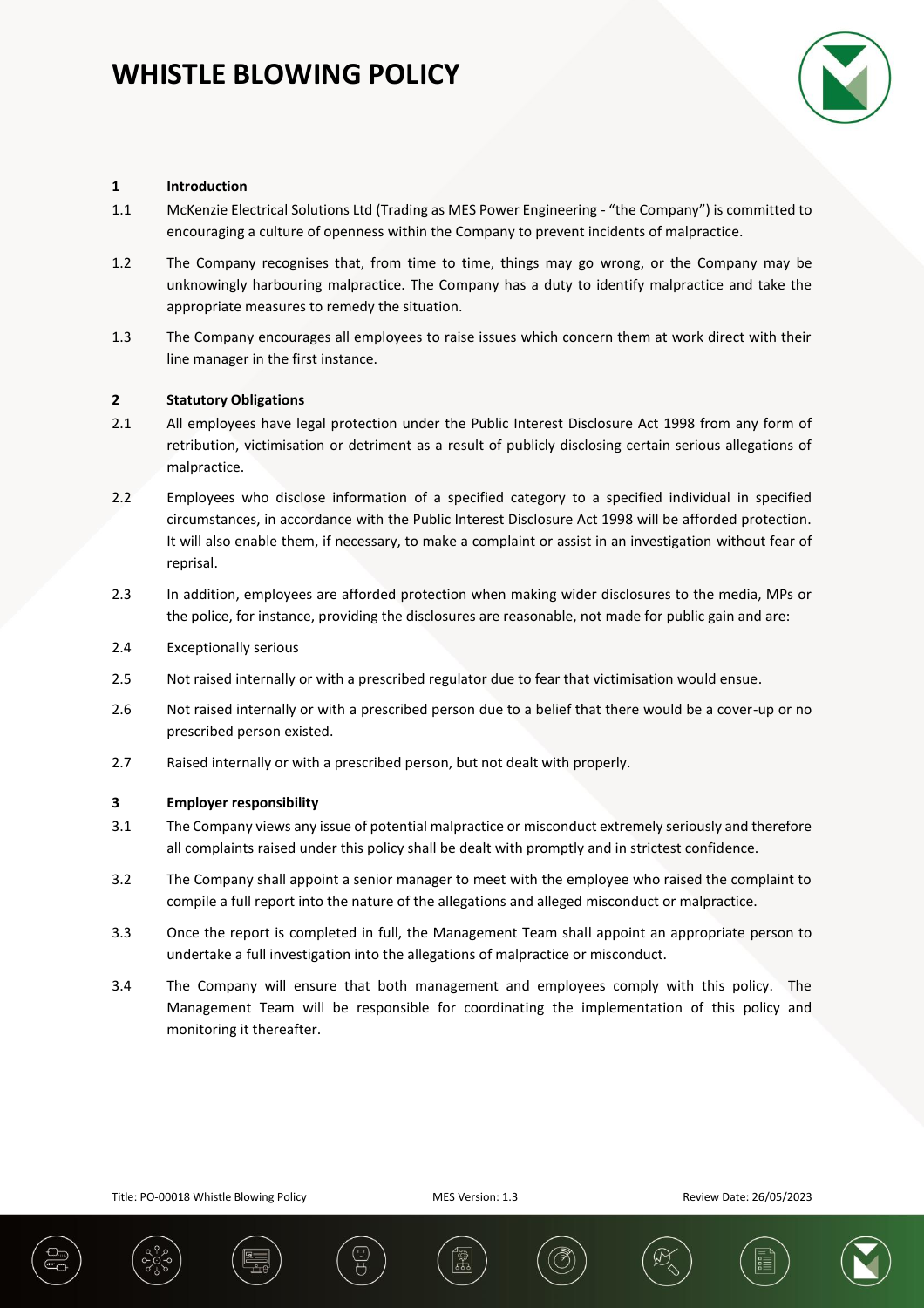# **WHISTLE BLOWING POLICY**



### **4 Employee responsibility**

- 4.1 Employees should raise the matter with their line manager or another senior manager as appropriate where genuinely and in good faith they believe that one of the following sets of circumstances is occurring, has occurred or may occur within the Company:
- 4.2 that a criminal offence has been committed, is being committed or is likely to be committed
- 4.3 that a person has failed, is failing or is likely to fail to comply with any legal obligation to which he or she is subject
- 4.4 that a miscarriage of justice has occurred, is occurring or is likely to occur
- 4.5 that the health and safety of any individual has been, is being or is likely to be endangered
- 4.6 that the environment has been, is being or is likely to be damaged
- 4.7 that information tending to show any matter falling within any one of the preceding paragraphs has been, is being or is likely to be deliberately concealed.
- 4.8 Employees who raise an issue which may fall into the above category should be aware that further investigation will normally be necessary and that they may be required to attend a disciplinary or investigative hearing as a witness.
- 4.9 Employees wishing to make a complaint should do so orally or in writing, describing the incident(s) as fully as possible to their line manager, or a more senior manager if appropriate.
- 4.10 Employees are not required to prove the malpractice or misconduct and are entitled to raise matters on reasonable suspicion, however, employees will not be protected from the consequences of making such a disclosure if, by doing so, he/she commits a criminal offence. Employees will only be entitled to protection if the disclosure is carried out in accordance with the policy in good faith.

### **5 Reporting Complaints**

- 5.1 All allegations of malpractice or misconduct will be dealt with seriously, confidentially and speedily.
- 5.2 If you wish to make a complaint you should follow the following steps:
- 5.3 You should report the details to your direct supervisor or line manager. If you do not wish to speak to your line manager, you can instead speak to the Management Team.
- 5.4 You should report the incident promptly so that investigation may proceed, and any action taken speedily.
- 5.5 All allegations will be taken seriously. The allegation will be promptly investigated and, as part of the investigatory process, you will be interviewed and asked to provide a written witness statement setting out the nature and details of the incident or complaint and the basis for it.
- 5.6 Confidentiality will be maintained during the investigatory process to the extent that this is practical and appropriate in the circumstances. However, in order to effectively investigate an allegation, the Company must be able to determine the scope of the investigation and the individuals who should be informed of or interviewed about the allegation. The Company reserves the right to arrange for another manager to conduct the investigation other than the manager with whom you raised the matter.
- 5.7 You will be invited to attend at least one meeting at a reasonable time and place at which your complaint can be discussed. You should take all reasonable steps to attend that meeting and you have the right to be accompanied by either a trade union official or a fellow employee of your choice or other individual who does not act in a legal capacity for you.

Title: PO-00018 Whistle Blowing Policy MES Version: 1.3 Review Date: 26/05/2023